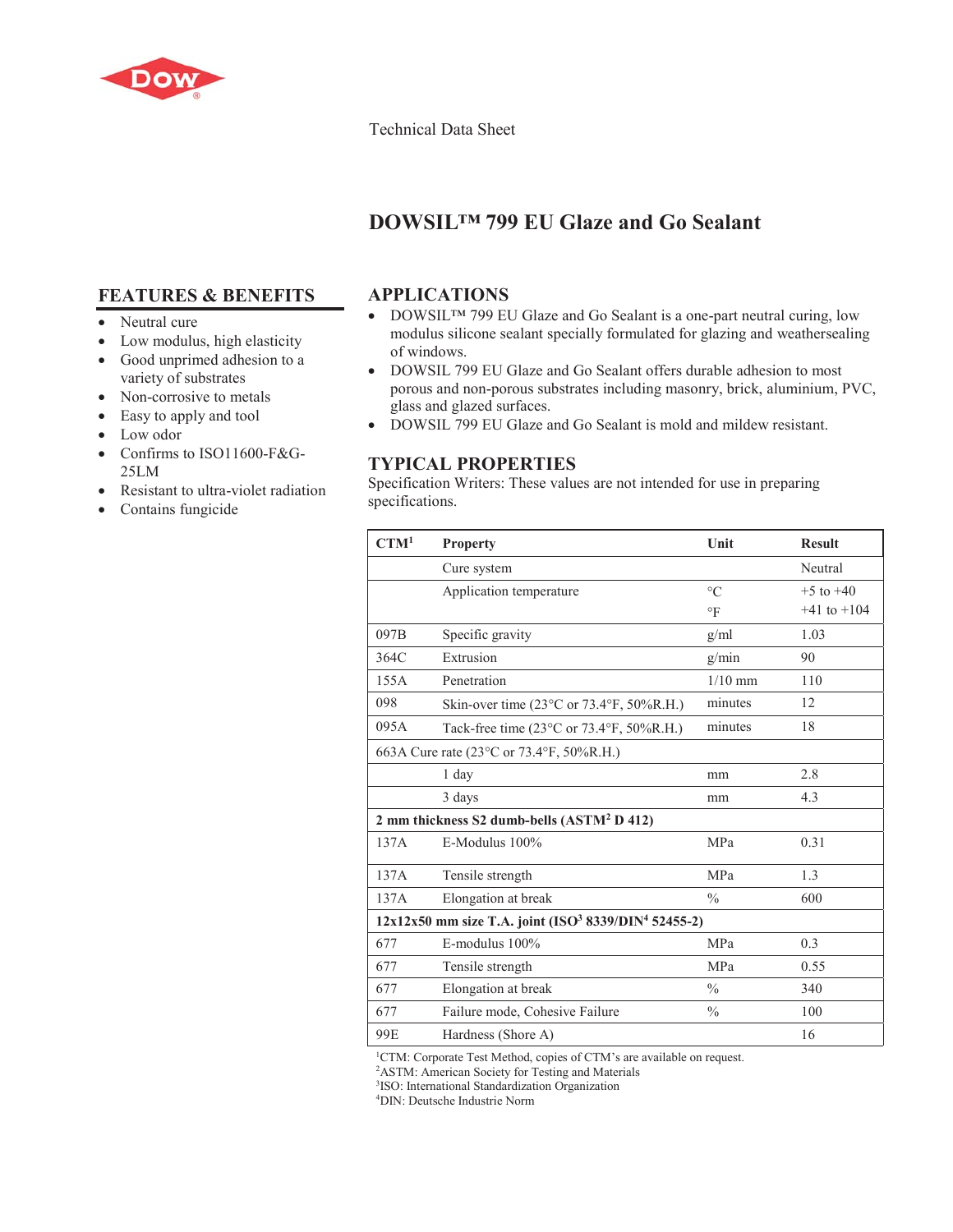# **TECHNICAL SPECIFICATIONS AND STANDARDS**

- Conforms to SNJF
- DIN 18545 E
- x ISO 11600 F 25LM mortar (primed)
- x ISO 11600 G 25LM (Façades & Vitrages)
- x EN 15651 CE MARK



### **HOW TO USE**

#### **Surface preparation**

Surfaces must be cleaned, dry and free from grease and dust. Non-porous surfaces, such as aluminum, glass etc., should be cleaned with a suitable solvent for the substrate.

Porous substrates such as concrete, brickwork, mortar, etc. must be mechanically cleaned from loose particles using a steel brush, sanding disc, or any similar means. The use of a primer is recommended to obtain durable adhesion performance on such porous substrates, or if water immersion is expected to occur during the service life of the assembly. Otherwise, primers are not usually required but might be needed for some specific substrates to achieve optimum adhesion.

#### **Priming**

This product adheres to a variety of porous and non-porous substrates.

Users must carry out their own tests due to the great variety of substances. In many cases, adhesion can be improved by pretreatment of the substrates with a primer:

- DOWSIL™ 1200 OS for metals
- DOWSIL™ Primer P for concrete and brick

#### **How to apply**

DOWSIL 799 EU Glaze and Go Sealant is ready to use. After suitable joint preparation and masking, the sealant is gunned into place and tooled within 5 to 10 minutes using a spatula or tooling instrument.

After tooling, tooling aids and masking tape should be immediately removed.

DOWSIL 799 EU Glaze and Go Sealant cures reacting with atmospheric moisture. Typical properties are given for testing conditions of  $23^{\circ}$ C (73.4 $^{\circ}$ F) and 50% R.H.

Uncured material can be removed by using a solvent. Cured material may be removed by abrasion or other mechanical means.

#### **Joint design**

The sealant joint width should be designed to accommodate the movement capability of the sealant. In general, the minimum joint width should be 6 mm. For joints between 6–12 mm wide, a seal depth of 6 mm is recommended.

For joints above 12 mm wide, a width to depth ratio of 2:1 should be used, up to a maximum depth of 12 mm. For joint dimensions greater than 25 mm, please contact your local technical service department.

In situations where fillet joints are needed, a minimum of 6 mm sealant bite to each substrate is recommended. Bond beaker tape or a backer rod should be used as back-up material to provide backpressure and avoid threesided adhesion that limits sealant movement capability.

#### **HANDLING PRECAUTIONS PRODUCT SAFETY INFORMATION REQUIRED FOR SAFE USE IS NOT INCLUDED IN THIS DOCUMENT. BEFORE HANDLING, READ PRODUCT AND SAFETY DATA SHEETS**

**AND CONTAINER LABELS FOR SAFE USE, PHYSICAL AND HEALTH HAZARD INFORMATION. THE SAFETY DATA SHEET IS AVAILABLE ON THE DOW WEBSITE AT WWW.CONSUMER.DOW.COM, OR FROM YOUR DOW SALES APPLICATION ENGINEER, OR DISTRIBUTOR, OR BY CALLING DOW CUSTOMER SERVICE.**

### **USABLE LIFE AND STORAGE**

When stored at or below 30°C (86°F) in the original unopened containers, this product has a usable life of 12 months from the date of production.

# **PACKAGING INFORMATION**

This product is available in 205 kg drums, 310 ml cartridges, 400 and 600 ml sausages.

### **LIMITATIONS**

Do not use DOWSIL 799 EU Glaze and Go Sealant in totally confined space because the sealant requires atmospheric moisture to cure. Bleeding can occur on porous substrates such as concrete, marble, granites and other natural stones. On these sensitive substrates, specific testing should be carried out.

DOWSIL 799 EU Glaze and Go Sealant must be properly stored prior to use.

DOWSIL 799 EU Glaze and Go Sealant is not recommended for structural glazing or insulated glazing applications. DOWSIL 799 EU Glaze and Go Sealant is neither tested nor represented as suitable for medical or pharmaceutical uses.

## **HEALTH AND ENVIRONMENTAL INFORMATION**

To support customers in their product safety needs, Dow has an extensive Product Stewardship organization and a team of product safety and

UNRESTRICTED – May be shared with anyone ®™Trademark of The Dow Chemical Company ("Dow") or an affiliated company of Dow DOWSIL™ 799 EU Glaze and Go Sealant © 2017 The Dow Chemical Company. All rights reserved. Form No. 62-1638-01 E